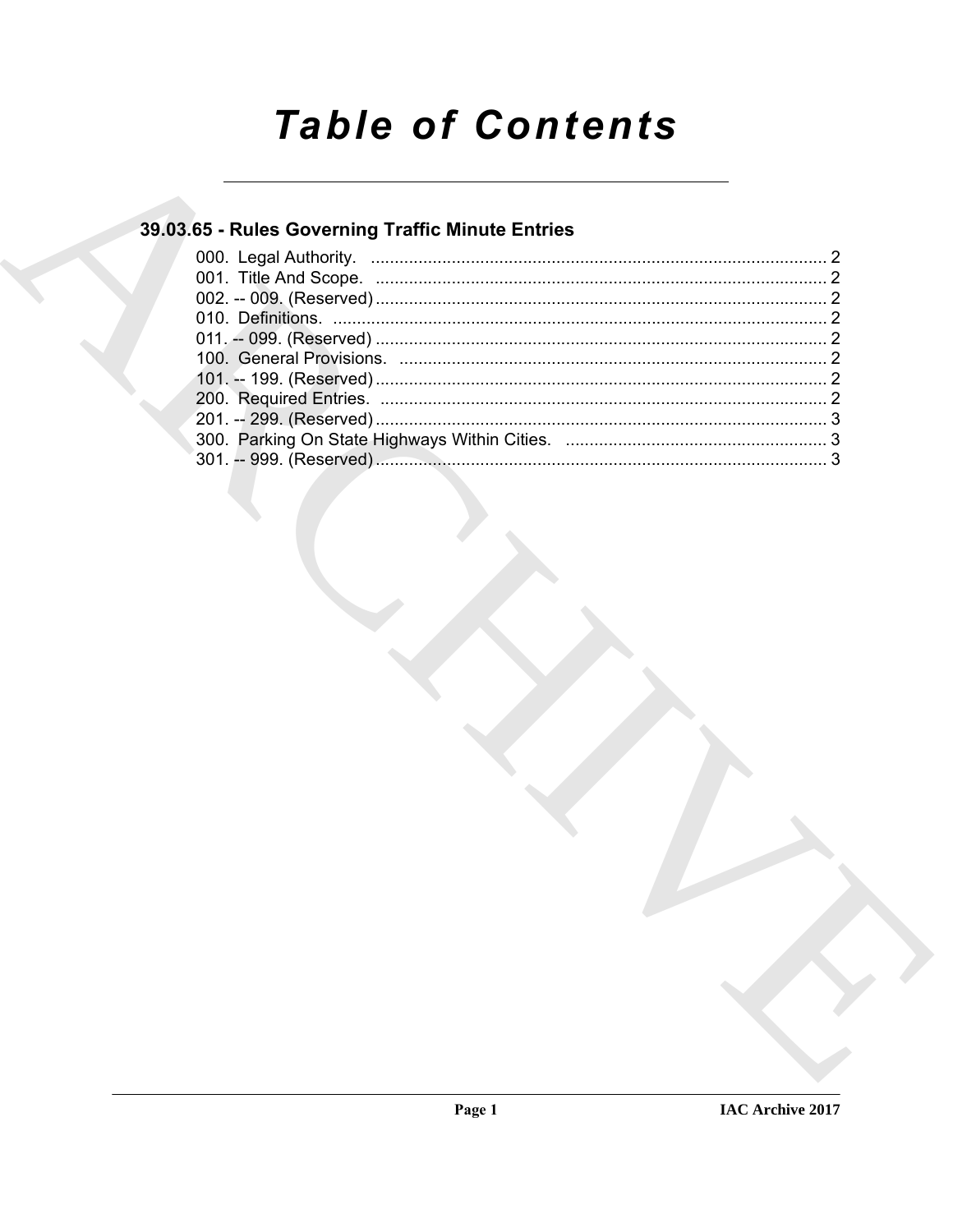#### **IDAPA 39 TITLE 03 CHAPTER 65**

#### **39.03.65 - RULES GOVERNING TRAFFIC MINUTE ENTRIES**

#### <span id="page-1-1"></span><span id="page-1-0"></span>**000. LEGAL AUTHORITY.**

#### <span id="page-1-2"></span>**001. TITLE AND SCOPE.**

#### <span id="page-1-17"></span><span id="page-1-9"></span><span id="page-1-4"></span><span id="page-1-3"></span>**010. DEFINITIONS.**

#### <span id="page-1-5"></span>**011. -- 099. (RESERVED)**

#### <span id="page-1-10"></span><span id="page-1-6"></span>**100. GENERAL PROVISIONS.**

<span id="page-1-12"></span><span id="page-1-11"></span>

| 02. | Requests. Each request for a Traffic Minute Entry shall indicate: |  | $(1-2-93)$ |
|-----|-------------------------------------------------------------------|--|------------|
|-----|-------------------------------------------------------------------|--|------------|

- **a.** The location regulated by the Traffic Minute Entry; (1-2-93)
- <span id="page-1-14"></span><span id="page-1-13"></span>**b.** The basis for the request; and (1-2-93)

#### <span id="page-1-7"></span>**101. -- 199. (RESERVED)**

#### <span id="page-1-16"></span><span id="page-1-15"></span><span id="page-1-8"></span>**200. REQUIRED ENTRIES.**

|                                                                                                                                                                                                                                                                                                                                                                                              | <b>CHAPTER 65</b>                                                                                                                                                                                                                                                       |            |  |  |
|----------------------------------------------------------------------------------------------------------------------------------------------------------------------------------------------------------------------------------------------------------------------------------------------------------------------------------------------------------------------------------------------|-------------------------------------------------------------------------------------------------------------------------------------------------------------------------------------------------------------------------------------------------------------------------|------------|--|--|
|                                                                                                                                                                                                                                                                                                                                                                                              | 39.03.65 - RULES GOVERNING TRAFFIC MINUTE ENTRIES                                                                                                                                                                                                                       |            |  |  |
| 000.                                                                                                                                                                                                                                                                                                                                                                                         | LEGAL AUTHORITY.<br>This rule adopted under the authority of Sections 49-201 and 49-202, Idaho Code.                                                                                                                                                                    | $(1-2-93)$ |  |  |
| 001.                                                                                                                                                                                                                                                                                                                                                                                         | <b>TITLE AND SCOPE.</b><br>This rule establishes the procedures for making Traffic Minute Entries regulating speed zoning, parking, traffic<br>control devices, and the selective exclusion of traffic on the State Highway System.                                     | $(1-2-93)$ |  |  |
| $002. - 009.$                                                                                                                                                                                                                                                                                                                                                                                | (RESERVED)                                                                                                                                                                                                                                                              |            |  |  |
| <b>DEFINITIONS.</b><br>010.                                                                                                                                                                                                                                                                                                                                                                  |                                                                                                                                                                                                                                                                         |            |  |  |
| 01.<br><b>Traffic Minute Entries.</b> Official entries made to Department records regulating traffic on the State<br>Highway System.<br>$(1-2-93)$                                                                                                                                                                                                                                           |                                                                                                                                                                                                                                                                         |            |  |  |
| $011. - 099.$                                                                                                                                                                                                                                                                                                                                                                                | (RESERVED)                                                                                                                                                                                                                                                              |            |  |  |
| 100.                                                                                                                                                                                                                                                                                                                                                                                         | <b>GENERAL PROVISIONS.</b>                                                                                                                                                                                                                                              |            |  |  |
| 01.                                                                                                                                                                                                                                                                                                                                                                                          | Preparation. Traffic Minute Entries (except for temporary speed zones and flashing beacons with<br>warning signs) shall be prepared by the Traffic Section for approval by the Department Director, State Highway<br>Administrator, or the Chief of Highway Operations. | $(1-2-93)$ |  |  |
| 02.                                                                                                                                                                                                                                                                                                                                                                                          | Requests. Each request for a Traffic Minute Entry shall indicate:                                                                                                                                                                                                       | $(1-2-93)$ |  |  |
| a.                                                                                                                                                                                                                                                                                                                                                                                           | The location regulated by the Traffic Minute Entry;                                                                                                                                                                                                                     | $(1-2-93)$ |  |  |
| $\mathbf{b}$ .                                                                                                                                                                                                                                                                                                                                                                               | The basis for the request; and                                                                                                                                                                                                                                          | $(1-2-93)$ |  |  |
| c.<br>Traffic Minute Entry.                                                                                                                                                                                                                                                                                                                                                                  | Traffic and engineering study of operational characteristics and observations that support the                                                                                                                                                                          | $(1-2-93)$ |  |  |
| 03.                                                                                                                                                                                                                                                                                                                                                                                          | Temporary Regulations. Temporary traffic regulations for construction or maintenance zones and<br>flashing beacons with warning signs shall be initiated, monitored, corrected, and deleted by written approval of the<br>appropriate District Engineer.                | $(1-2-93)$ |  |  |
| Unresolved Differences. Traffic Minute Entry worksheets regulating traffic on the State Highway<br>04.<br>System within incorporated cities should have the concurrence of the appropriate local officials. Unresolved<br>differences regarding Traffic Minute Entries shall be documented by the Traffic Section and presented to the<br>Transportation Board for resolution.<br>$(1-2-93)$ |                                                                                                                                                                                                                                                                         |            |  |  |
| $101. - 199.$                                                                                                                                                                                                                                                                                                                                                                                | (RESERVED)                                                                                                                                                                                                                                                              |            |  |  |
| 200.<br><b>REQUIRED ENTRIES.</b><br>Traffic Minute Entries shall be made for the following types of traffic regulations on the State Highway System:<br>$(1-2-93)$                                                                                                                                                                                                                           |                                                                                                                                                                                                                                                                         |            |  |  |
| 01.                                                                                                                                                                                                                                                                                                                                                                                          | Limits.                                                                                                                                                                                                                                                                 | $(1-2-93)$ |  |  |
|                                                                                                                                                                                                                                                                                                                                                                                              |                                                                                                                                                                                                                                                                         |            |  |  |
| a.                                                                                                                                                                                                                                                                                                                                                                                           | Permanent speed limits.                                                                                                                                                                                                                                                 | $(1-2-93)$ |  |  |
| b.                                                                                                                                                                                                                                                                                                                                                                                           | Bridge limits (allowable gross loads).                                                                                                                                                                                                                                  | $(1-2-93)$ |  |  |
|                                                                                                                                                                                                                                                                                                                                                                                              |                                                                                                                                                                                                                                                                         |            |  |  |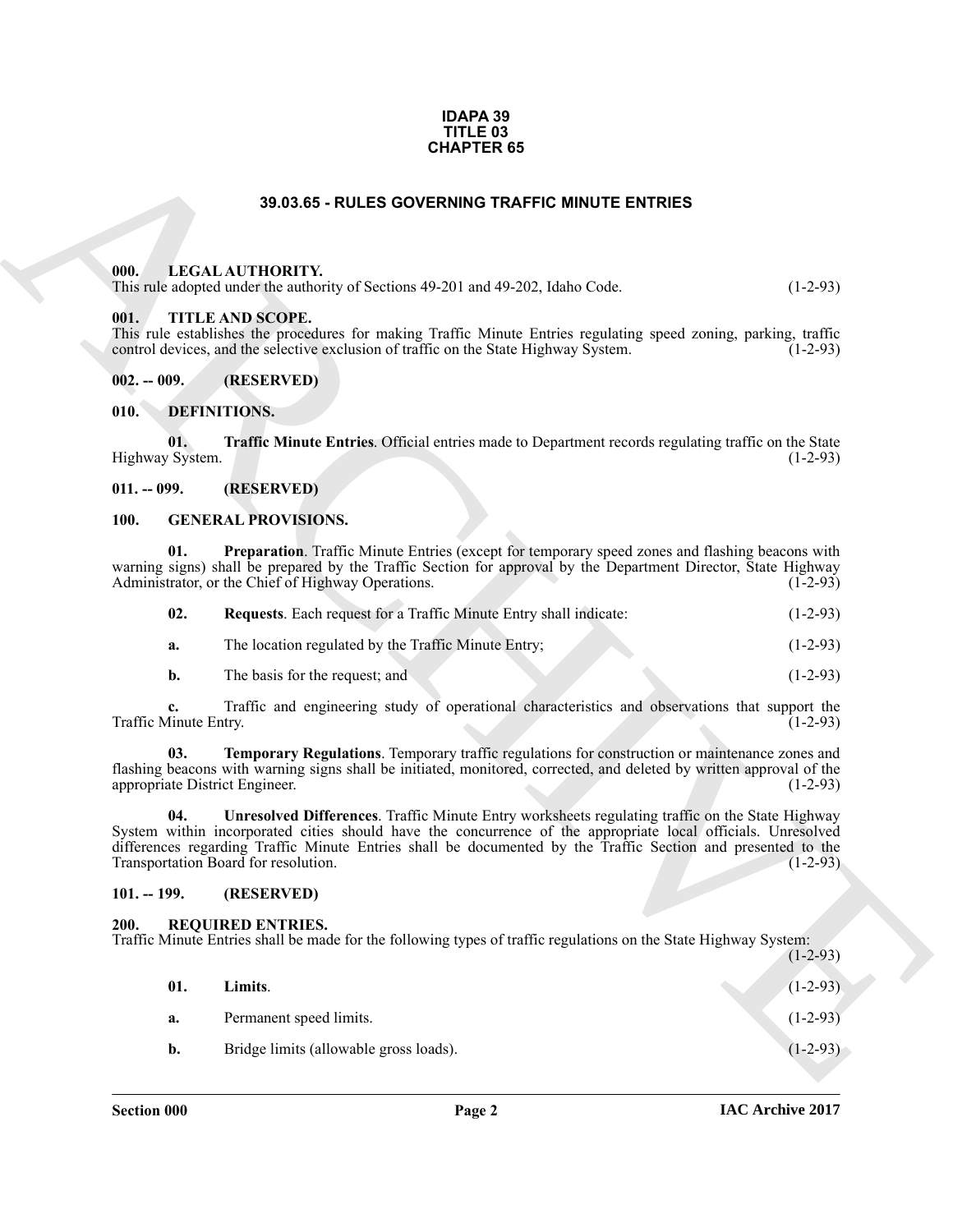<span id="page-2-6"></span><span id="page-2-5"></span>

|                           |                                                                             | <b>Rules Governing Traffic Minute Entries</b>                                                         |            |
|---------------------------|-----------------------------------------------------------------------------|-------------------------------------------------------------------------------------------------------|------------|
| 02.                       | Parking.                                                                    |                                                                                                       | $(1-2-93)$ |
| a.                        | Rural parking restrictions.                                                 |                                                                                                       | $(1-2-93)$ |
| b.                        | Approval of angle parking on state highways through cities.                 |                                                                                                       | $(1-2-93)$ |
| 03.                       | <b>Traffic Control.</b>                                                     |                                                                                                       | $(1-2-93)$ |
| a.                        | agreements between ITD and local authorities.                               | Traffic control signals and flashing intersection beacons at locations where there are no cooperative | $(1-2-93)$ |
| b.                        | Flashing beacons with warning signs approved by District Engineer.          |                                                                                                       | $(1-2-93)$ |
| c.                        | Exceptions to placing stop signs at passively protected railroad crossings. |                                                                                                       | $(1-2-93)$ |
| d.                        | Selective exclusion of vehicles on controlled-access highways.              |                                                                                                       | $(1-2-93)$ |
| 04.<br>District Engineer. |                                                                             | Other Entries. Temporary construction, maintenance, and emergency regulations approved by the         | $(1-2-93)$ |
| $201. - 299.$             | (RESERVED)                                                                  |                                                                                                       |            |
| $301. - 999.$             | presented to the Transportation Board for final resolution.<br>(RESERVED)   |                                                                                                       |            |
|                           |                                                                             |                                                                                                       |            |
|                           |                                                                             |                                                                                                       |            |
|                           |                                                                             |                                                                                                       |            |
|                           |                                                                             |                                                                                                       |            |
|                           |                                                                             |                                                                                                       |            |
|                           |                                                                             |                                                                                                       |            |
|                           |                                                                             |                                                                                                       |            |
|                           |                                                                             |                                                                                                       |            |
|                           |                                                                             |                                                                                                       |            |
|                           |                                                                             |                                                                                                       |            |
|                           |                                                                             |                                                                                                       |            |
|                           |                                                                             |                                                                                                       |            |

#### <span id="page-2-4"></span><span id="page-2-0"></span>**201. -- 299. (RESERVED)**

#### <span id="page-2-3"></span><span id="page-2-2"></span><span id="page-2-1"></span>**300. PARKING ON STATE HIGHWAYS WITHIN CITIES.**